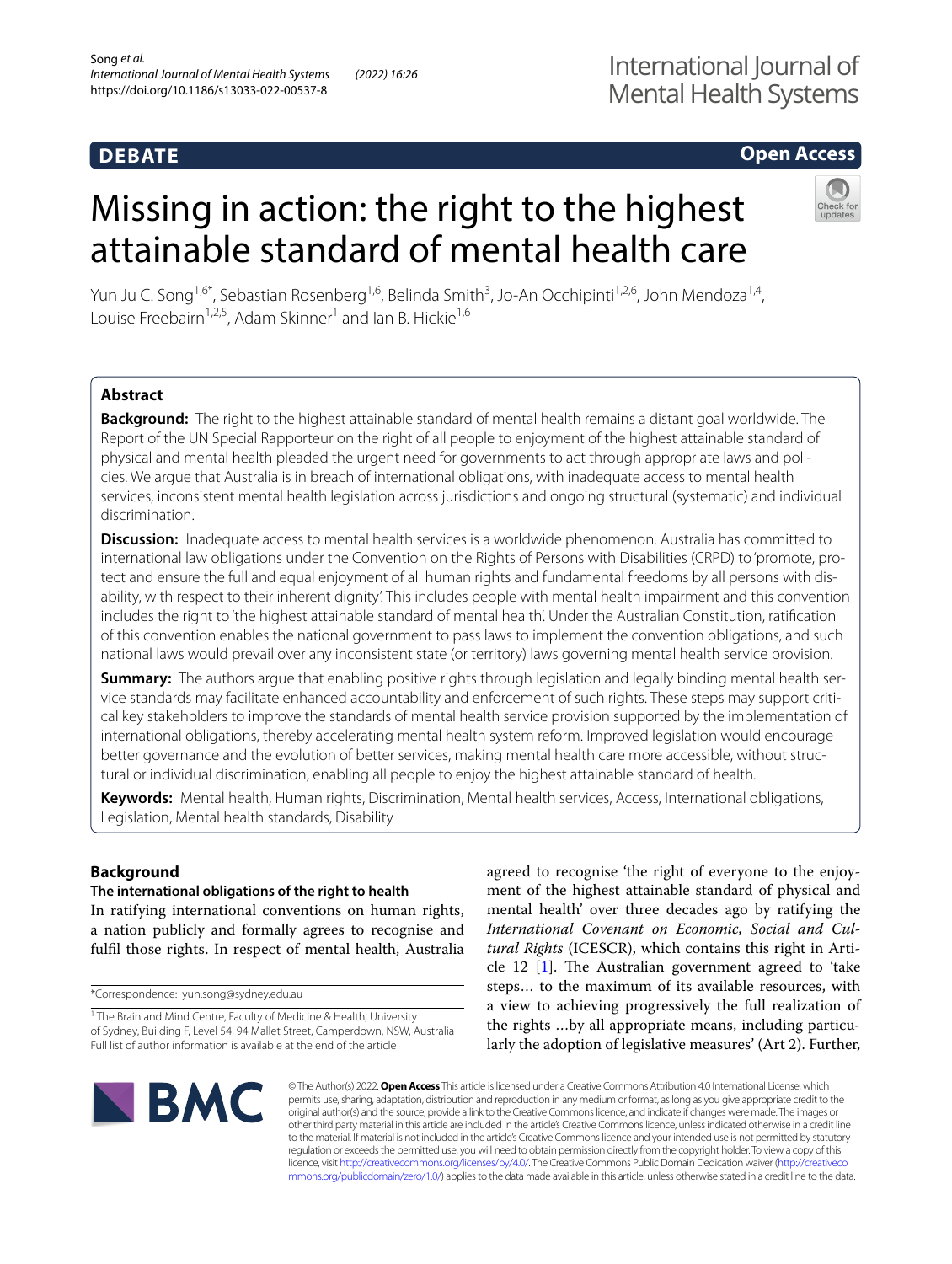the *International Covenant on Civil and Political Rights*  (*ICCPR*) also articulates that there is a free-standing right to non-discrimination, not subject to the maximum of available resources limitation (Art 2 and Art 26)  $[2]$ . This right was given signifcantly more meaning and force by the *Convention on the Rights of Persons with Disabilities* (CRPD), which Australia ratifed in 2008. However, the terms of international conventions do not have legal force in Australia unless Parliament incorporates them into legislation [[3\]](#page-5-2). Further, Australia has interpreted the CRPD to still permit 'compulsory assistance or treatment' of persons with disabilities and that it does not cover non-nationals seeking to enter or remain in Australia.

The CRPD has four notable attributes. Firstly, it has a particular degree of legitimacy, having been created with the greatest civil participation of all the human rights conventions, and specifcally, involvement of over 800 representatives of disability organisations [\[4](#page-5-3), [5](#page-5-4)]. Related to this (and secondly), the CRPD represents a fundamental shift from seeing persons with disability as merely objects of rights, entitled only to be protected and cared for, toward subjects of all human rights  $[6]$ . Thirdly, the CRPD promotes a social model of disability, which conceptualises disability not as a defcit, but as social or disabling barriers created by structures and practices in society and the right to have these removed [[5,](#page-5-4) [7](#page-5-6)]. Finally, the CRPD sets out fundamental guiding principles for governments in fulflling human rights (Art 3). The CRPD requires ratifying countries to promote and protect the rights of persons with disabilities and ensure equality of treatment and outcomes [\[8](#page-5-7)].

Specifcally, Article 25 of the CRPD recognises that persons with disabilities have the right to the enjoyment of the highest attainable standard of health, without discrimination based on disability  $[9]$  $[9]$ . The question for each country then is not whether someone with a mental health disability has a right to the highest attainable mental health, but what governments need to do to ensure that this right is fulfilled. This international obligation requires governments not only to provide access to health services to those with disability, but to ensure those services are provided in ways that acknowledge disability and are adapted to provide equal protection and beneft.

Globally mental illness is the largest single cause of disability, accounting for 14.6% of years lived with disability [[10\]](#page-5-9). Mental and substance use disorders were the leading contributor to years lived with disability than any other category of disease in Australia [[11\]](#page-5-10). More than 15 years have passed since '*Not for Service*' was jointly released by the Human Rights and Equal Opportunity Commission (now Australian Human Rights Commission), the Mental Health Council of Australia (now Mental Health Australia), and the University of Sydney. A succession of seminal reports and inquiries have found that Australians with mental illness struggle on a daily basis to access appropriate health care or be treated with dignity when they enter the mental health system  $[12, 13]$  $[12, 13]$  $[12, 13]$  $[12, 13]$ . More recently, the COVID-19 pandemic has highlighted stark inequities in our economic and political systems and the devastating impact of systemic discrimination  $[14]$  $[14]$ . The undermining of human rights remains, when mental health care services are based on discriminatory laws and practices [[15\]](#page-5-14).

It is thus unsurprising that a recent analysis of Australia's performance under the CRPD concluded that Australia has not made adequate progress towards achieving rights for people with disability, with Australia's interpretive declarations preventing reform and permitting violations of international obligations [[16](#page-5-15)]. Compliance with the CRPD is complicated by Australia's federated system of governance; it is the state and territory governments, not the federal (national) government, that are responsible for delivering many of the services that give efect to Australia's obligations under the CRPD. Australia's federal, state, territory and local governments in fact share responsibility for mental health service provision [\[17](#page-5-16)]. Multiple reports, inquiries and reviews suggest this fragmentation and role confusion to be one of the reasons Australia's mental health system is in crisis [[12,](#page-5-11) [13\]](#page-5-12).

Individuals that experience oppression and discrimination may feel empowered to be supported by international bodies, rather than their own national governments  $[18]$ . An example of this may be reflected by the functions of the Committee of the CRPD, which is the body of independent experts that monitors the implementation of the CRPD. Australia has also signed the CRPD's Optional Protocol in 2009, which allows individuals to directly complain to the Committee [\[19](#page-5-18)]. Australia reported to this Committee in 2013 and 2019. Both reports highlighted signifcant levels of inequality, discrimination and segregation experienced by people with disability [\[20](#page-5-19), [21](#page-5-20)]. Little changed in the 6 years between each report, showing that people with disability continued to experience poverty, disadvantage and human rights violations  $[22]$  $[22]$ . The Committee's role is to monitor and keep nations accountable. It requested Australia withdraw its interpretive declarations and repeal laws, policies, and practices in breach of the CRPD. This has not yet occurred [[16,](#page-5-15) [23](#page-6-0)]. When their directives are ignored by countries, the role of such Committees are undermined  $[18]$  $[18]$  $[18]$ . These Committees can support individuals by allowing them to access the international human rights law system in a meaningful way [\[24](#page-6-1), [25](#page-6-2)]. However, the main challenge is enforcement of Committee decisions by States, given these Committees are not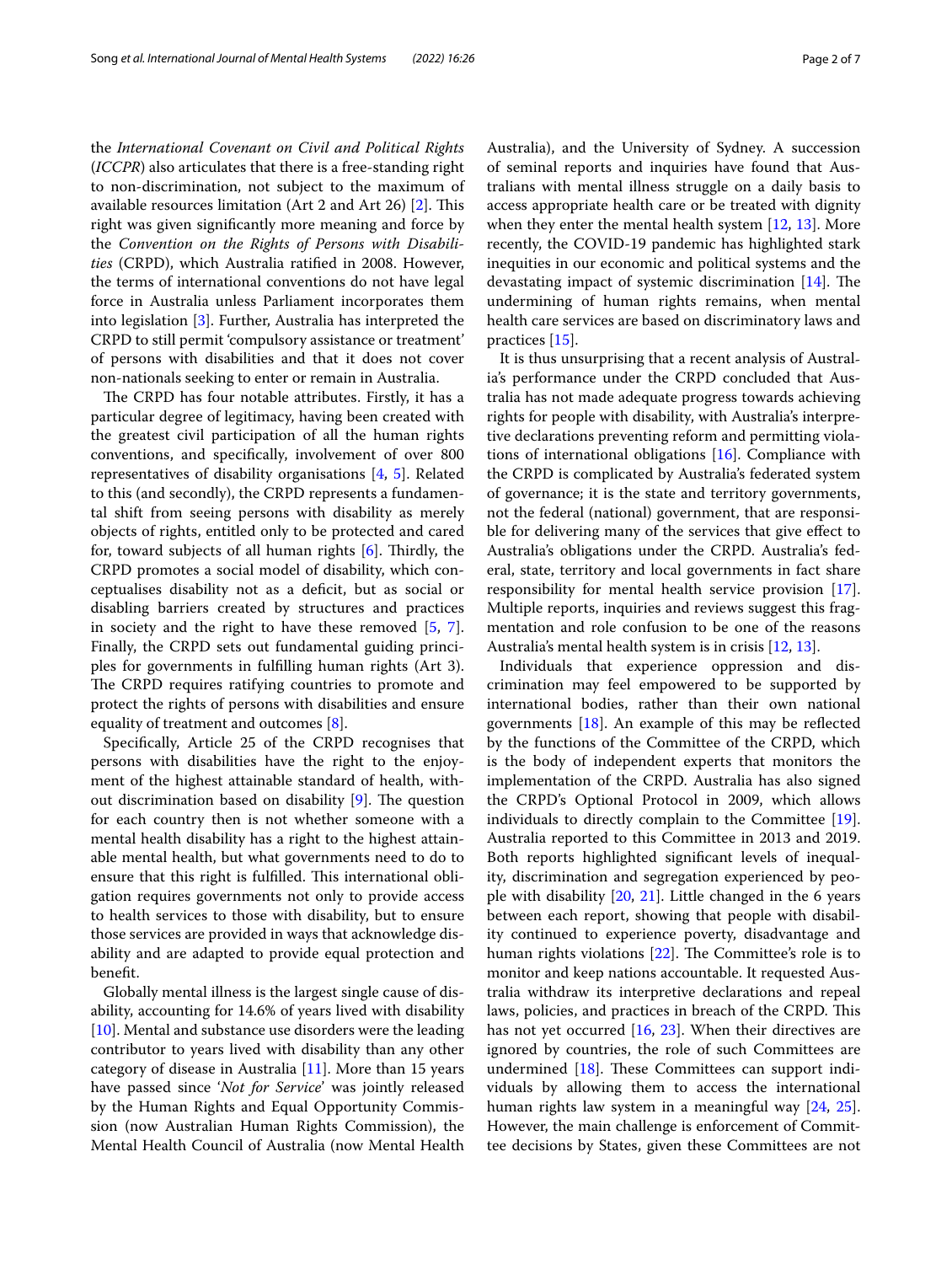judicial organs and can only make recommendations to which States can choose to implement or not [[26\]](#page-6-3).

An international obligation on a government not to discriminate might not translate into anti-discrimination laws, which tend to focus on prohibiting citizens from discriminating against each other, rather than the positive rights as expressed in the CRPD. Such anti-discrimination measures might also be pursued under the ICESCR and ICCPR [[1,](#page-5-0) [2](#page-5-1)]. In Australia, complaints about disability discrimination constitute the highest number of complaints made to the Australian Human Rights Commission (AHRC) [\[22](#page-5-21)]. Justiciability can provide another mechanism to ensure the fulflment of international commitments, however, such commitments do not always translate into rights that can be claimed and adjudicated upon, leaving them merely as policy objectives  $[27]$  $[27]$ . There have been limited challenges to legal decisions involving the allocation of mental health resources and unsuccessful attempts at law reform, however, the recognition of international human rights standards may enable a more efective mechanism for achieving change [[27\]](#page-6-4).

## **Using the law to fulfl international obligations** *Discrimination law*

Ratifcation of the CRPD committed Australia to use 'all appropriate means, including the adoption of legislative measures' to fulfil its obligations. The key legislative measure Australia has cited as evidence of implementation of CRPD obligations is the *Disability Discrimination*  Act 1992 (Cth) (DDA). This statute was enacted before ratifcation of the CRPD but amended in 2009 to make clear that the Act was aiming to 'give efect to the CRPD', reflecting some of the obligations of the CRPD. These amendments to the DDA importantly included the recognition of the CRPD, including explicit references to the CRPD, aiming to 'give efect to the CRPD.' Similar statutes to the DDA exist in each state and territory. These laws prohibit disability discrimination in various felds, such as employment, education and the provisions of goods and services, including health services [[28\]](#page-6-5). This legislation is important and can be used to challenge discrimination on the grounds of disability. While the DDA is an important tool for implementing the CRPD, in respect to Article 25, as described below, it is clearly not adequate.

#### *Individual enforcement*

Anti-discrimination laws in Australia, including the DDA, primarily afford individual civil rights; they are not enforced by a public agency. The *Australian Human Rights Commission Act* 1986 (Cth) governs the process for making complaints [[29\]](#page-6-6). Enforcement of the law is entirely dependent upon individual victims of discrimination bringing complaints; no public agency is empow-ered to identify and publicly prosecute breaches [[30](#page-6-7)]. The frst step is conciliation at the AHRC. If the matter is not settled by conciliation, the complainant can proceed to litigate in a federal court [[28](#page-6-5)], but this poses barriers such as formality, evidentiary burden on complainants, legal costs and, if the case is unsuccessful, an order to pay the other side's legal fees as well [\[29\]](#page-6-6). Advocacy groups argue that complaints about health services may trigger victimisation of the complainant and compromise the ongoing care they receive or their future access to these services. Most individuals would be inhibited from raising a complaint, including a discrimination complaint, due to concerns about self-disclosure, stigma and fears that the stress of the process itself may trigger illness relapse [[31](#page-6-8)].

All complaints made to the Commission must be referred to the President of the Commission [\[28](#page-6-5)], but the legislation is silent on when this must occur and how long the process should last. Once the complaint is lodged with the President it could take up to 12 months for resolution, arguably an intolerable period of uncertainty for anyone with a disability. The lack of agency enforcement or support, and a complaints process that is lengthy and costly to the complainant may help explain why discrimination persists [[32\]](#page-6-9). It is ironic that a law designed to address disadvantage puts the burden for enforcement on those disadvantaged individuals. The focus on individual claims also means systemic problems with services are less likely to be challenged. Noting that equality under the CRPD calls for special measures or supports to enable rights to be realised, government support for pressing claims should be considered.

The Victorian Mental Health Complaints Commissioner illustrates how an agency might operate as an advocate to support complainants to investigate and resolve complaints [[33\]](#page-6-10). Seven of Australia's nine jurisdictions have opted for a mental health commission, however, Victoria's mandate is unique, providing an accessible and approachable process whereby complaints are to be resolved, safeguarding rights for the complainant, improving services and individual experiences to prevent a recurrence of issues  $[34]$  $[34]$ . The Commissioner can also obtain responses from services, investigate issues and make recommendations regarding quality and safety issues identifed [[35\]](#page-6-12). Such agencies could be given additional powers and resources to support people with mental illness to identify and press discrimination complaints.

#### *Enactment of disability health standards*

The DDA prohibits discrimination but does little to help mental health service providers avoid discrimination and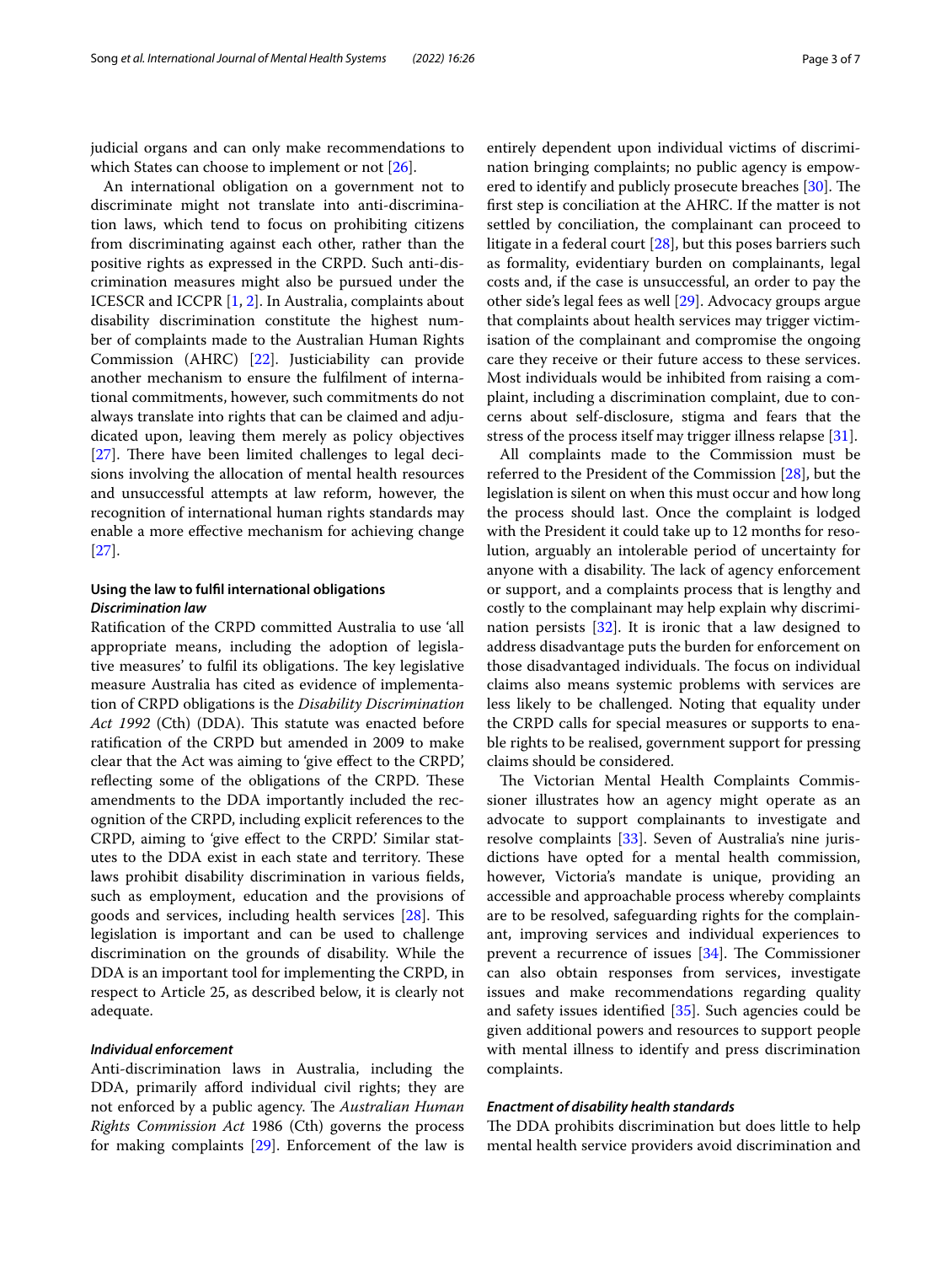adopt a human rights approach. However, the DDA does provide a mechanism for elaboration and certainty, in the form of 'disability standards'  $[28]$  $[28]$ . There are already such disability standards in relation to public transport, education and access to premises  $[36-38]$  $[36-38]$  $[36-38]$ . The introduction of transport disability standards led to signifcant improvements in accessibility [[31,](#page-6-8) [39](#page-6-15)]. However there are no legislative standards that apply to other services. The provision of goods and services has generated the second highest number of DDA complaints after employment, many from people with mental illness [[40\]](#page-6-16).

It is important to appreciate that the DDA standards are legally enforceable statutory instruments, however not all standards have this force and efect. Agencies such as the Australian Commission on Safety and Quality in Health Care have adopted National Safety and Quality Health Service Standards (NSQHSS) to develop an agreed understanding of what is expected or required for quality health care [[41\]](#page-6-17). Consumer rights were a key feature of the very frst national mental health strategy in 1992 [\[42](#page-6-18)], and the National Standards for Mental Health Services (NSMHS) were established in 1996 to promote these rights by encouraging providers to understand key components of mental health service [[43\]](#page-6-19). However, the mapping of the NSQHSS against the NSMHS found discrimination through the inequity of access to mental health services [\[44](#page-6-20)]. State and territory mental health services annually report their success in meeting national quality standards for service, yet widespread evidence of poor care or breaches of human rights persist [[45\]](#page-6-21). Further, the implementation of NSMHS in public and private health services remains a discretionary decision of state and territory health departments [\[41](#page-6-17), [43](#page-6-19)]. Although frst proposed as a major milestone under the Mental Health Strategy in 1997, the standards are not mandatory and fail to demonstrate their capacity to drive systemic quality improvement or accountability.

The NSQHSS could inform and underpin the development of DDA standards for (mental) health services. The DDA standards are legally enforceable, could prevail over inconsistent state and territory legislation, and are designed to promote substantive equality. The DDA mental health standards could be used as a tool to drive greater consistency, transparency, and the quality of each jurisdiction's practices. This kind of reform, where the monitoring and enforcement of disability standards is incorporated into existing regulatory processes has already been recommended  $[31]$  $[31]$ . The formulation and enforcement of disability standards amended under the DDA would render breaches unlawful discrimination. However, the development and implementation of standards is not always simple. State and territory requirements difer, including alignment with their respective Mental Health Acts. An alternative approach would be for the states and territories to work cooperatively to adopt the same standards in their own jurisdictions. Inconsistencies in enforcement and interpretation would need to be carefully considered. This kind of approach would no doubt incur costs, but the benefts could far outweigh the costs associated with applying or complying with the DDA [\[31](#page-6-8)]. Mental Health Service Standards under the DDA could incorporate a requirement to periodically review the efficiency and effectiveness of the standards, as evidenced in the transport standards. Legislatively binding the review and efectiveness of such standards may provide duty bearers with consistent national guidelines and self-regulatory benchmarking. Public reporting may also ensure a process of systemic quality improvement and accountability, encouraging the highest attainable health care to be accessible to those who need it most.

#### *Consistency in the law*

A factor identifed as undermining Australia's outcomes in mental health is legislative inconsistency across states and territories [[40,](#page-6-16) [46](#page-6-22)]. For example, each jurisdiction's mental health laws are generally silent on access to services. However, in the Northern Territory there is separate legislation which allows their Mental Health Tribunal to review decisions on the refusal of access to a mental health facility  $[47]$  $[47]$ . Legislating consistent rights across jurisdictions may strengthen the rights of those who struggle to access mental health services in an already inconsistent and fragmented mental health system [\[8](#page-5-7)]. In line with their 'positive duty', Governments must do more than just prohibit discrimination by services providers. They must review and revise the laws under which these services are provided, to ensure consistency and accountability. For example, the recent Royal Commission into Victoria's Mental Health System highlighted human rights as fundamental to achieving its aims, reporting that current arrangements in that state do not represent the 'gold standard' in promoting and protecting human rights [[48\]](#page-6-24).

The fragmented nature of Australian mental health care is borne out in its legislation. Each state and territory has its own *Mental Health Act* [\[33](#page-6-10), [35](#page-6-12), [47,](#page-6-23) [49–](#page-6-25)[53\]](#page-6-26), and they are inconsistent in significant ways. There are legislative barriers for example, that make it difficult to transfer patients under compulsory treatment orders from one state to another. Some states make explicit reference to a complaints process regarding service provision (Table [1](#page-4-0)), others do not. For example, *The Mental Health Act 2007* (NSW) [\[52](#page-6-27)] is silent on a complaints process, whereas in Western Australia [[35\]](#page-6-12) there are specifc provisions regarding processes for complaints about mental health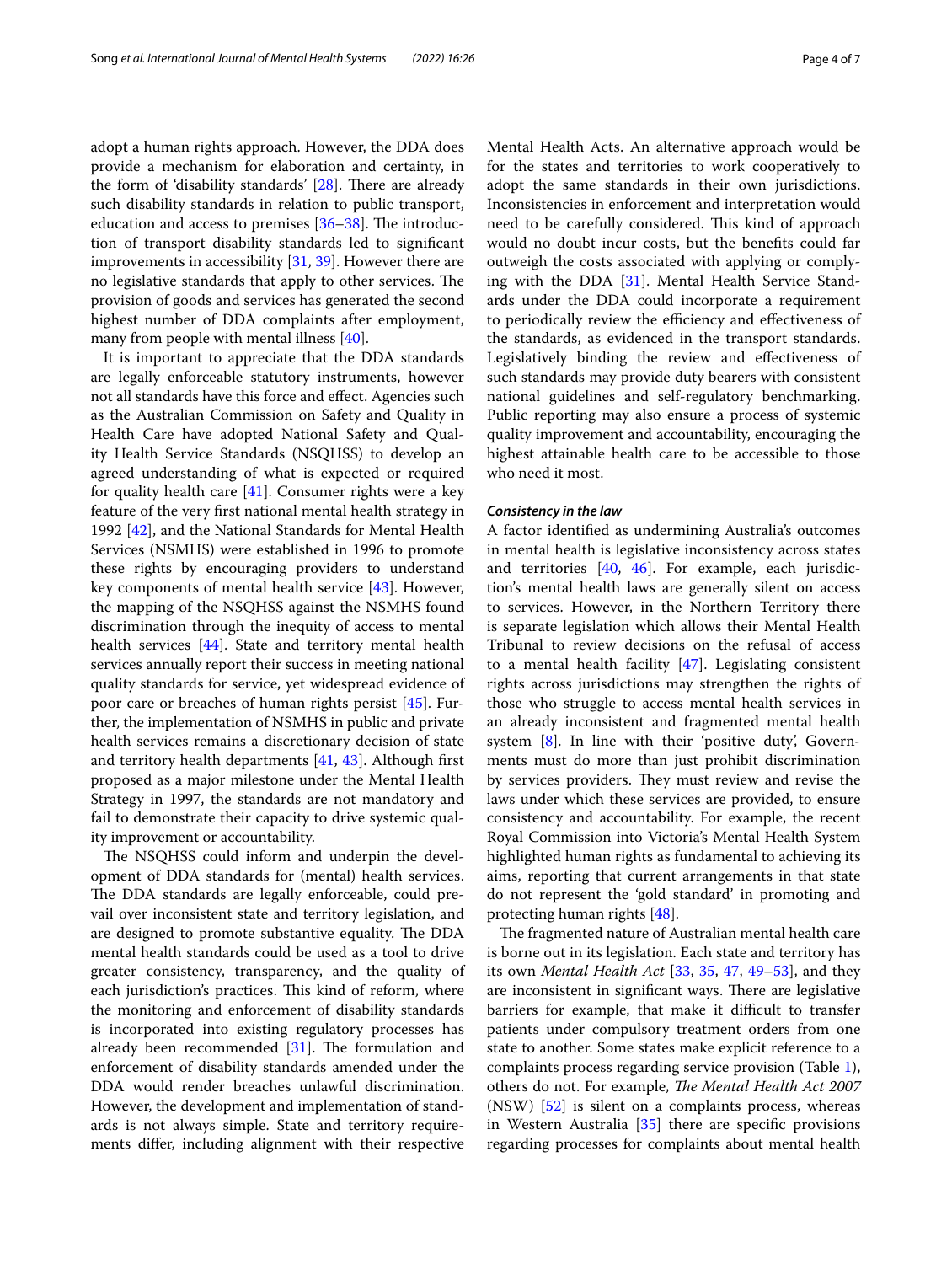<span id="page-4-0"></span>

|  | Table 1 Inconsistent complaints process across jurisdictions |  |
|--|--------------------------------------------------------------|--|
|  |                                                              |  |

| Mental Health Acts in Australia Complaints process    |                                                                                                                                                                                                                                                                                                                                   |  |  |  |
|-------------------------------------------------------|-----------------------------------------------------------------------------------------------------------------------------------------------------------------------------------------------------------------------------------------------------------------------------------------------------------------------------------|--|--|--|
| Mental Health Act 2014 (WA)                           | A complaint is to be brought directly to the mental health service provider or a complaint to the Director under the<br>Health and Disability Services (Complaints) Act 1995 (WA)                                                                                                                                                 |  |  |  |
| Mental Health Act 2014 (VIC)                          | The Mental Health Complaints Commissioner (MHCC) was created under the Mental Health Act 2014 (the Act)<br>to help safequard and promote the rights of consumers, carers, families, and support people in Victoria. The Act<br>includes 12 mental health principles that must be upheld by staff of public mental health services |  |  |  |
| Mental Health Act 2009 (SA)                           | No specific complaints process for mental health service provision, rather complaints are governed through the<br>Health and Community Services Complaints Act 2004                                                                                                                                                               |  |  |  |
| Mental Health Act 2016 (Qld)                          | No legislative direction on the process of complaints but only a directive to the Office of the Chief Psychiatrist can<br>investigate serious matters concerning the administration of the Mental Health Act including the rights of patients                                                                                     |  |  |  |
| Mental Health Act 2007 (NSW)                          | No complaints process referenced                                                                                                                                                                                                                                                                                                  |  |  |  |
| Mental Health Act 2015 (ACT)                          | No complaints process referenced                                                                                                                                                                                                                                                                                                  |  |  |  |
| Mental Health Act 2013 (TAS)                          | No complaints process referenced                                                                                                                                                                                                                                                                                                  |  |  |  |
| Mental Health and Related Ser-<br>vices Act 1998 (NT) | Internal complaints procedure for mental health service provision                                                                                                                                                                                                                                                                 |  |  |  |

services. In South Australia there is separate legislation covering complaints against health or community service providers [[54\]](#page-6-28). Whether people with mental illness understand the legislation they have recourse to, and this varies depending on where they live in Australia. Drawing on the framework in Victoria, a consistent national complaints process across jurisdictions in partnership with all Mental Health Commissions may provide a nonthreatening, accessible process.

Therefore, rather than reform focusing on litigation for enforcement, standard setting has been suggested as an alternative to improve compliance with consistent standards [\[30](#page-6-7)]. Organisations and service providers that are subject to standards are likely to experience greater certainty about how to comply, potentially leading to reductions in litigation, compensation, and other costs [[31\]](#page-6-8).

#### **Conclusion**

Human rights conventions may not end inequity but they have provided benchmarks by which to measure the words and practices of governments and other actors [[55\]](#page-6-29). If international obligations are to have significance, they must fundamentally guide incorporation of human rights protection into domestic legislation (and practice). For example, the DDA could include a positive duty to enable equality, not merely a negative duty to not discriminate, particularly on the provision of mental health services and the inclusion of mental health standards [[56\]](#page-6-30). For international law to have relevance, countries must take their obligations under international conventions seriously.

The authority of international obligations can pave the way for genuine mental health reform, a process that has thus far proved difficult. The CRPD was intended to be a shining light of social transformation, aimed at removing barriers that exclude people with disabilities from the benefts of citizenship [[16,](#page-5-15) [57](#page-6-31)]. Anti-discrimination laws such as the DDA are purported to provide Australians with a disability the right to substantive equality in critical areas such as employment, education and the provision of goods and services  $[31]$  $[31]$ . The affordability and accessibility of health services are particularly vital for those with mental ill-health [[58\]](#page-6-32). However, despite decades of attempts to pursue successful mental health system reform, any person seeking mental health care still runs the serious risk that their basic needs will be ignored, trivialised, or neglected [[12](#page-5-11)]. Legislative changes to refect the positive obligations of Article 25 would support individuals to access the highest attainable standard of health, in the least restrictive environment [[40](#page-6-16)].

Thirty years after Australia's first National Mental Health Strategy, the unwillingness to legislate for substantive equality for those with a mental illness is a signifcant barrier to meaningful reform [[58](#page-6-32)]. Australia is an example of how its legislation is inadequate in its prohibition, with its ongoing failure to legislatively address the critical provision of mental health services for the single largest disability group. Recent inquiries highlight the crisis and the systemic failure of the mental health system [[59\]](#page-6-33). The most recent Report of the Special Rapporteur called for a mandate to address the intersectional nature of discrimination, to move away from laws and policies that still use "single-axis" models of discrimination, and fail to properly refect the lived experience of discrimination  $[60]$  $[60]$ . This kind of reform would provide a framework of substantive equality and a rights based approach, requiring governments to be legislatively aligned with relevant international obligations  $[61-63]$  $[61-63]$ . This would equip mental health service providers to deliver the highest attainable standard of health, which in turn would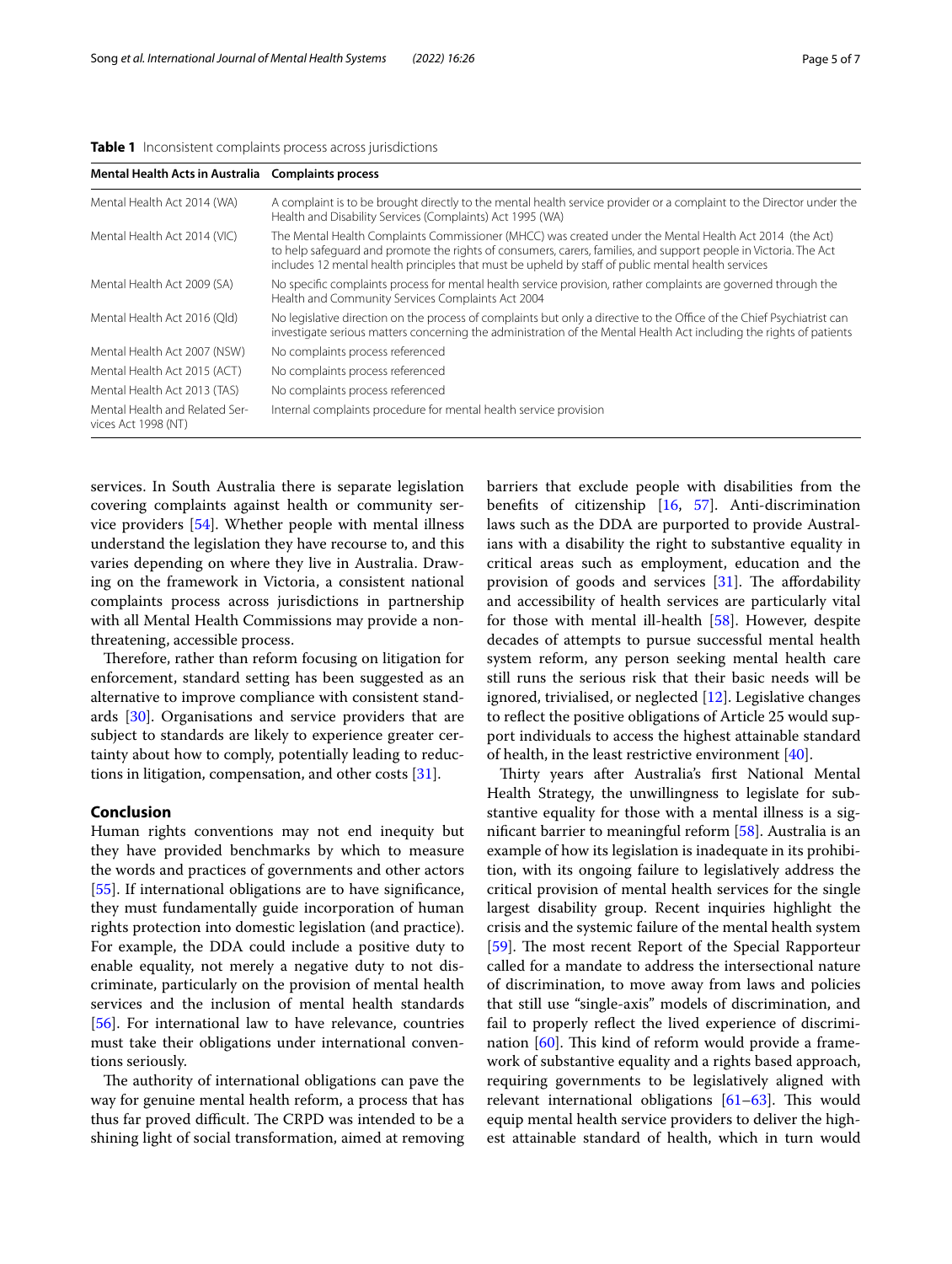be a step toward promoting 'mental health and the full enjoyment of all human rights', satisfying the right of mental health consumers to enjoy full participation in society without discrimination [\(64](#page-6-37)).

#### **Abbreviations**

CRPD: Convention on the Rights of Persons with Disabilities; AHRC: Australian Human Rights Commission; DDA: *Disability Discrimination Act 1992* (Cth); NSMHS: National Standards for Mental Health Services; NSQHSS: National Safety and Quality Health Service Standards; MHCC: Mental Health Complaints Commissioner.

#### **Author contributions**

Manuscript concept and drafting was done by YJS. All authors contributed to critical revisions and subsequent drafts and approved the fnal version. All authors read and approved the fnal manuscript.

#### **Authors' information**

YJC is part of the leadership of the Mental Wealth Initiative at the University of Sydney, JO being the Co-Director. JO and IBH are members of the World Economic Forum Global Future Council on Mental Health. SR is a lead in the Economics, Systems Science & Mental Wealth Policy stream at Brain and Mind Centre. SR worked in both Federal and State governments across diferent aspects of health policy and had roles on Mental Health Council of Australia (MHCA), as Deputy CEO between 2005–2009. IBH was on the Board of MHCA at that time and is a former National Mental Health Commissioner, leading major national mental health service reports over two decades, notably with the Human Rights and Equal Opportunities Commission. JM was CEO of Mental Health Council of Australia 2005–2007; Inaugural Chair of the National Advisory Council on Mental Health & Former Executive Director of Mental Health & SA Prison Health Central Adelaide LHN.

#### **Funding**

This work was partially supported by grants from the National Health & Medical Research Council Fellowship 511921 (IBH) and the Mental Wealth Initiative funded by the University of Sydney. This work was also supported by philanthropic funding, for which donor(s) are families afected by mental illness who wish to remain anonymous.

#### **Availability of data and materials**

Not applicable.

#### **Declarations**

**Ethics approval and consent to participate** Not applicable.

#### **Consent for publication**

Not applicable.

#### **Competing interests**

Authors YJS, SR, BS, JM and AS declare they have no conficts of interest relevant to this work. JO is both Head of Systems Modelling, Simulation & Data Science at the University of Sydney's Brain and Mind Centre and Managing Director of Computer Simulation & Advanced Research Technologies (CSART). LF is currently employed part-time by the Brain and Mind Centre, University of Sydney; as Director of Knowledge Translation and Health Outcomes, Epidemiology Section, ACT Health & as Director of Policy Applications & Translational Science of CSART. IBH is the Co-Director, Health and Policy at the Brain and Mind Centre (BMC) University of Sydney. The BMC operates an early-intervention youth services at Camperdown under contract to headspace. He is the Chief Scientifc Advisor to, and a 5% equity shareholder in, InnoWell Pty Ltd. InnoWell was formed by the University of Sydney (45% equity) and PwC (Australia; 45% equity) to deliver the \$30M Australian Government-funded Project Synergy (2017–2020; a 3-year program for the transformation of mental health services) and to lead transformation of mental health services internationally through the use of innovative technologies.

#### **Author details**

<sup>1</sup> The Brain and Mind Centre, Faculty of Medicine & Health, University of Sydney, Building F, Level 54, 94 Mallet Street, Camperdown, NSW, Australia. 2 <sup>2</sup> Computer Simulation & Advanced Research Technologies (CSART), Sydney, Australia. <sup>3</sup> Sydney Law School, University of Sydney, Camperdown, Australia.<br><sup>4</sup> Health and Sport Science University of Sunshine Coast, Sinny Downs, Aus-<sup>4</sup>Health and Sport Science, University of Sunshine Coast, Sippy Downs, Australia.<sup>5</sup> Research School of Population Health, Australian National University, Canberra, Australia. <sup>6</sup> Mental Wealth Initiative, University of Sydney, Camperdown, Australia.

# Received: 27 November 2021 Accepted: 18 May 2022

#### **References**

- <span id="page-5-0"></span>1. International Covenant on Economic, Social and Cultural Rights. 3 January 1976.
- <span id="page-5-1"></span>2. International Covenant on Civil and Political Rights. 23 March 1976.
- <span id="page-5-2"></span>3. Kioa v West 159 CLR 550, 584 (Mason, J). 1985.
- <span id="page-5-3"></span>4. Lawson A. The United Nations convention on the rights of persons with disabilities: new era or false dawn. Syracuse J Int'l L Com. 2006;34:563.
- <span id="page-5-4"></span>5. Gooding P. A new era for mental health law and policy: supported decision-making and the UN Convention on the Rights of Persons with Disabilities. Cambridge: Cambridge University Press; 2017.
- <span id="page-5-5"></span>6. Kayess R, French P. Out of darkness into light? Introducing the conven‑ tion on the rights of persons with disabilities. Hum Rights Law Rev. 2008;8(1):1–34.
- <span id="page-5-6"></span>7. Harpur P. Embracing the new disability rights paradigm: the importance of the Convention on the Rights of Persons with Disabilities. Disabil Soc. 2012;27(1):1–14.
- <span id="page-5-7"></span>8. McSherry B. Australia's international human rights obligations. Mental Health Commission of NSW to support the development of the Strategic Plan for Mental Health in NSW. 2014.
- <span id="page-5-8"></span>Convention on the rights of persons with disabilities. 3 May 2008.
- <span id="page-5-9"></span>10. Vos T, Lim S, Abbafati C, Abbas K, Abbasi M, Abbasifard M. GBD 2019 Diseases and Injuries Collaborators. Global burden of 369 diseases and injuries in 204 countries and territories, 1990–2019: a systematic analysis for the Global Burden of Disease Study 2019. Lancet. 2020;369:1990–2019.
- <span id="page-5-10"></span>11. Ciobanu LG, Ferrari AJ, Erskine HE, Santomauro DF, Charlson FJ, Leung J, et al. The prevalence and burden of mental and substance use disorders in Australia: fndings from the Global Burden of Disease Study 2015. Aust N Z J Psychiatry. 2018;52(5):483–90.
- <span id="page-5-11"></span>12. Australia MHCo. Not for service: experiences of injustice and despair in mental health care in Australia. Melbourne: Mental Health Council of Australia; 2005.
- <span id="page-5-12"></span>13. McSherry B. Mental health and human rights: the role of the law in developing a right to enjoy the highest attainable standard of mental health in Australia. J Law Med. 2008;15(5):773–81.
- <span id="page-5-13"></span>14. Chapman A, Williams C, Hannah J, Pūras D. Reimagining the mental health paradigm for our collective well-being. Health Hum Rights. 2020;22(1):1–6.
- <span id="page-5-14"></span>15. Pūras D. Challenges in promoting the interdependence of all human rights. Health Hum Rights. 2020;22(1):351–3.
- <span id="page-5-15"></span>16. Kayess R, Sands T. Convention on the rights of persons with disabilities: shining a light on social transformation. 2020.
- <span id="page-5-16"></span>17. Vine R, Judd F. Contextual issues in the implementation of mental health legislation. Int J Law Psychiatry. 2019;62:16–9.
- <span id="page-5-17"></span>18. Raz J. Ethics in the public domain: essays in the morality of law and politics. Oxford: Oxford University Press; 1994.
- <span id="page-5-18"></span>19. United Nations Human Rights OotHC. Optional protocol to the convention on the rights of persons with disabilities. [https://www.ohchr.org/EN/](https://www.ohchr.org/EN/HRBodies/CRPD/Pages/OptionalProtocolRightsPersonsWithDisabilities.aspx) [HRBodies/CRPD/Pages/OptionalProtocolRightsPersonsWithDisabilities.](https://www.ohchr.org/EN/HRBodies/CRPD/Pages/OptionalProtocolRightsPersonsWithDisabilities.aspx) [aspx](https://www.ohchr.org/EN/HRBodies/CRPD/Pages/OptionalProtocolRightsPersonsWithDisabilities.aspx).
- <span id="page-5-19"></span>20. Committee on the Rights of Persons with Disabilities. Concluding observations on the combined second and third periodic reports of Australia. United Nations; 2019. 15 October 2019.
- <span id="page-5-20"></span>21. Committee on the Rights of Persons with Disabilities. Concluding observations on the initial report of Australia, adopted by the Committee at its tenth session 2013. 21 October 2013.
- <span id="page-5-21"></span>22. Commission AHR. 2018–2019 complaint statistics.